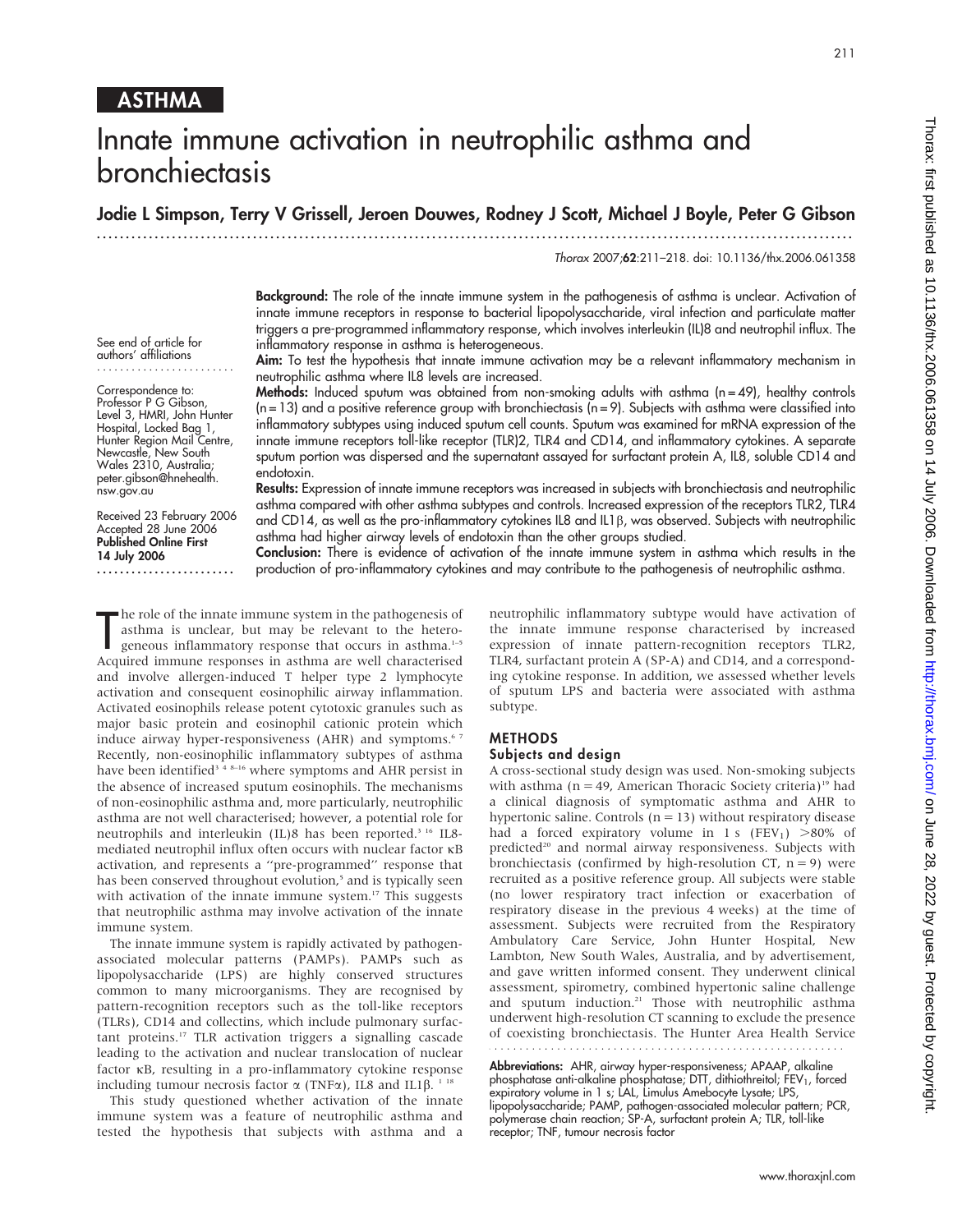and the University of Newcastle research ethics committees approved this study.

# Sputum induction

Spirometry (KoKo PD Instrumentation, Louisville, Colorado, USA) and combined bronchial provocation testing and sputum induction with hypertonic saline (4.5%) were performed as described previously.<sup>21</sup> Sputum was induced using normal (0.9%) saline in 12 (23%) subjects with asthma and two (22%) subjects with bronchiectasis where the post-bronchodilator  $FEV_1$  was <1.5 l. A fixed sputum induction time of 15 min was used for all subjects.

## Sputum analysis

Selected sputum (100 µl) was transferred to RNA extraction buffer (Qiagen, Hilden, Germany) and stored at  $-80^{\circ}$ C. RNA was prepared as described below (see also Simpson et al<sup>16</sup>). RNA purity and titre were determined by spectrophotometry (Cary 50; Varian, Palo Alto, California, USA) and 100 ng RNA was applied to subsequent reverse transcription-polymerase chain reactions (PCR).

## RNA preparation

RNA was prepared using the RNeasy Mini Kit (Qiagen). Random primers were combined with sample RNA and a 20 ml reverse transcription mix containing 0.5 mM deoxyribonucleotide triphosphates, 5 mM dithiothreitol (DTT), 50 mM TRIS-hydrochloride, pH 8.3, 75 mM potassium chloride and 2 U recombinant ribonuclease inhibitor. After incubation, the mix was supplemented with 100 U Superscript II RNase and incubated at 42˚C for 50 min. After enzyme inactivation, the cDNA was stored at  $-20^{\circ}$ C. All reverse transcription-PCR reagents other than deoxyribonucleotide triphosphates (Promega Corporation, Madison, Wisconsin, USA) were purchased from Invitrogen (Carlsbad, California, USA).

### RNA extraction and reverse transcription

Primers for  $TLR2^{22}$  were custom made (Qiagen) and the probe was designed using Primer V.3 software (http://www.premierbiosoft.com/netprimer/netprimer.html). All other primers and probes were purchased in kit form (Applied Biosystems, Foster City, California, USA).

# Semi-quantitative real-time PCR

Multiplex PCR of each target and the endogenous reference (18-S ribosomal RNA) was performed containing  $2 \mu l$  of the sample cDNA, 300 nM each of target primers, 100 nM of probe and a commercial polymerase solution (Universal PCR Master Mix, Applied Biosystems). Each sample was subject to amplification with the following parameters: 2 min at  $50^{\circ}$ C, 10 min at 95℃ and 40 cycles of 95℃ for 15 s followed by 1 min at 60˚C (ABI GeneAmp 7700 cycler, Perkin-Elmer, Foster City, California, USA). The amount of target was calculated relative to a positive calibrator expressing the target of interest and normalised to the endogenous control  $(18-5)$ .<sup>23</sup>

# Specific target positive calibrators

Peripheral blood mononuclear cells and granulocytes were isolated using Percoll separation (Amersham, Castle Hill, New South Wales, Australia) and cultured in the presence of LPS (100 ng/ml, Sigma, St Louis, Missouri, USA) or phytohaemagglutinin (5  $\mu$ g/ml, Sigma) for 6 h at 37°C, 5% CO<sub>2</sub>. Stimulated cells were stored in RNA extraction buffer at –80˚C for RNA extraction.

An aliquot of sputum was used for bacteriological culture. Chocolate and blood agar plates were inoculated with induced sputum  $(10 \mu l)$  and transported with prepared sputum smears

for Gram staining and identification to the microbiology department of the Hunter Area Pathology Service for culture and reporting. The remaining selected sputum was dispersed using DTT as described previously.<sup>21</sup> The suspension was filtered and a total cell count of leucocytes and viability performed. After centrifugation, the supernatant was aspirated and stored at  $-80^{\circ}$ C. Cytospins were prepared, stained (May–Grunwald Geimsa) and a differential cell count obtained from 400 nonsquamous cells. TLR protein expression was assessed in sputum cytospins (alkaline phosphatase anti-alkaline phosphatase (APAAP) technique) with anti-human TLR2 (Clone TLR2.1) and TLR4 (Clone HTA125) antibodies (Serotec, Oxford, UK) as described previously.<sup>24</sup> Cytospins were fixed using paraformaldehyde, L-lysine, periodate and allowed to air dry before being immersed in sucrose solution for storage.<sup>25</sup> Slides were stored at −20℃ until immunocytochemical analysis was undertaken. They were then thawed and washed in TRIS buffered saline (H+S), and blocked using 20% normal rabbit serum (Dako, Botany, NSW, Australia) for 20 min. Primary antibody was applied and the slides were incubated at room temperature for 30 min. They were then washed before application of link rabbit anti-mouse immunoglobulins (Dako). Mouse monoclonal APAAP (Dako) was applied after removal of excess link antibody by washing. Excess APAAP was removed by washing before application of liquid permanent red substrate (Dako). A substrate control was included, which had TRIS buffered saline (H+S) applied at each step until the substrate was added. Slides were observed for colour development and substrate action was stopped by a distilled water wash, when the positive control had developed a strong red colour. A haematoxylin counterstain was applied and the slides were air dried before being coverslipped using DPX (Sigma).

# Positive control slides

Peripheral blood granulocytes were isolated using Percoll centrifugation (Amersham, Uppsala, Sweden) and stimulated with 100 ng/ml LPS (TLR4) or granulocyte macrophage colonystimulating factor (TLR2) for 2 h. Cytospins prepared from the cell suspension were fixed in paraformaldehyde, L-lysine, periodate and allowed to air dry before being immersed in sucrose solution for storage.<sup>25</sup> Slides were stored at  $-20^{\circ}$ C for subsequent immunocytochemical analysis.

# Asthma subtype classification

The upper limit of normal for sputum eosinophil and neutrophil counts was taken as the 95th centile of a healthy control population studied.16 Subjects with a sputum neutrophil count  $\geq 61\%$  were classified as having neutrophilic asthma, those with sputum eosinophils  $\geq 1\%$  alone were classified as having eosinophilic asthma and those with sputum neutrophils  $<$ 61% and sputum eosinophils  $<$ 1% were classified as having paucigranulocytic asthma. On the basis of prior work, subjects with both increased neutrophils and eosinophils were classified as having neutrophilic asthma.16

### Sputum fluid-phase mediator assessment

Determination of IL8 was by ELISA (R&D Systems, Minneapolis, Minnesota, USA). Active neutrophil elastase was measured using a chromogenic substrate specific for human neutrophil elastase, n-methoxysuccinyl-L-alanyl-L-alanyl-prolyl-L-valyl-p-nitroanilide (Sigma), as described previously.26 Both IL8 and neutrophil elastase have been previously validated for assessment in induced sputum.<sup>27</sup> SP-A concentration was determined by adapting a previously described method.<sup>28</sup> SP-A antigen and antibody were a gift from Dr Ian Doyle, Flinders University, South Australia, Australia. The mean recovery of SP-A (110 ng/ml) added to sputum supernatant processed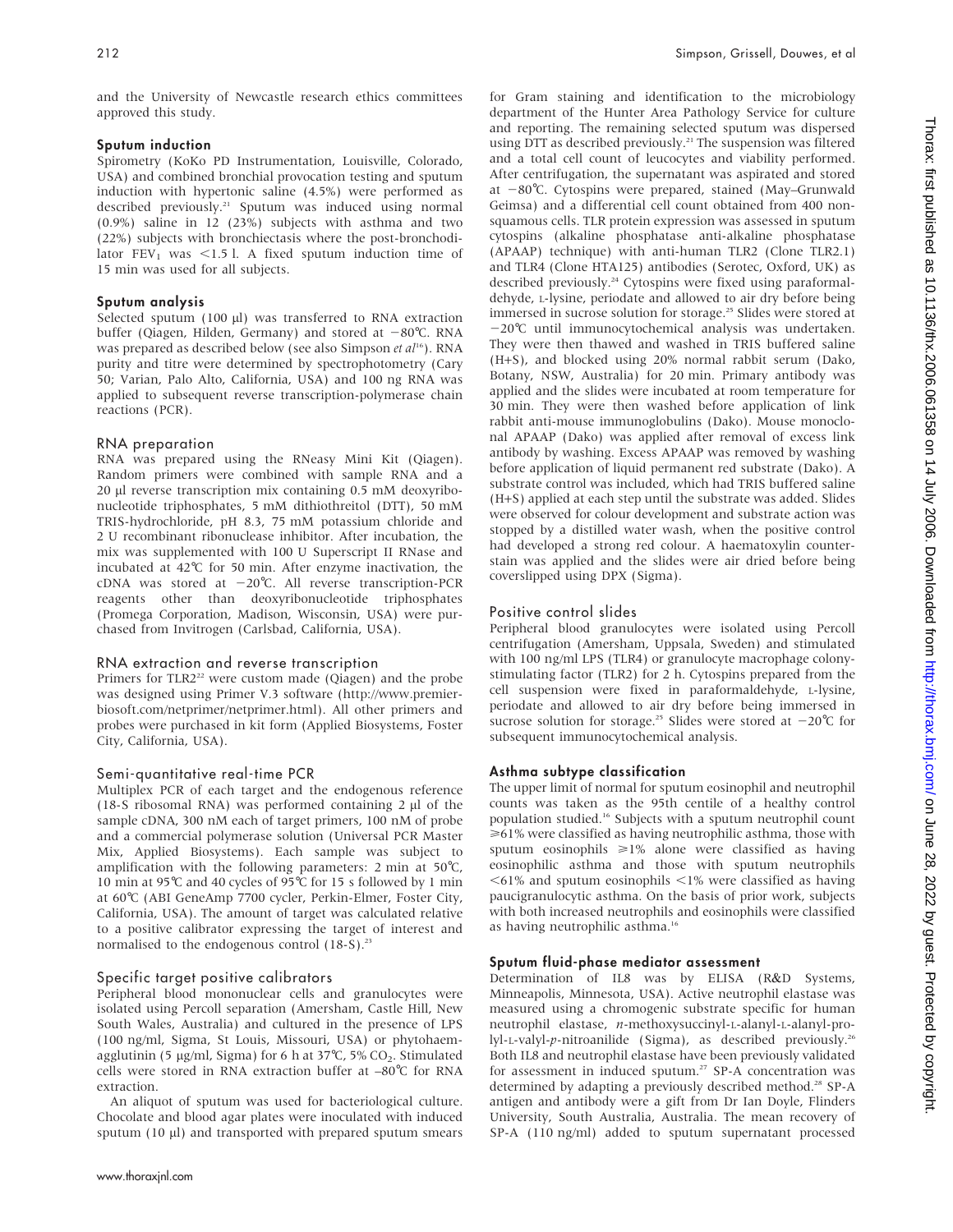Table 1 Clinical characteristics of subjects with neutrophilic, eosinophilic and paucigranulocytic asthma, bronchiectasis and controls

|                                               | <b>Neutrophilic</b><br>asthma | Eosinophilic<br>asthma | Paucigranulocytic<br>asthma | <b>Bronchiectasis</b> | Controls                 | p Value* |
|-----------------------------------------------|-------------------------------|------------------------|-----------------------------|-----------------------|--------------------------|----------|
| Number                                        |                               | 26                     | 16                          | 9                     | 13                       |          |
| Mean (range) age, years                       | 64 (40-72)                    | 54 (24 - 70)           | 56 (22-80)                  | 56 (21-72)            | $41(21-67)$ <sup>+</sup> | 0.021    |
| Sex, male/female                              | 2/5                           | 7/19                   | 5/11                        | 2/7                   | 4/9                      |          |
| Atopy, $n$ $%$                                | 7(100)                        | 21 (81)                | 11 (69)                     | 6(67)                 | 7(54)                    | 0.182    |
| Ex smoker, $n$ $\%$                           | 4(57)                         | 8(31)                  | 6(38)                       | 2(22)                 | 1(8)                     | 0.176    |
| Mean (range) pack-years                       | $34(22-42)$                   | 42 (32-86)             | $14.5(0.5-22)$              | $6.4(5.7-7)$          | 0.5                      | 0.105    |
| Mean (SD) FEV <sub>1</sub> % predicted, post- | 65 (26)                       | 83 (19)                | 81(25)                      | 73 (21)               | $107(13)\pm$             | < 0.001  |
| <b>bronchodilator</b>                         |                               |                        |                             |                       |                          |          |
| Mean (SD) $FEV1/FVC, %$                       | 62(13)                        | 69 (10)                | 68 (12)                     | 66(7)                 | $84(5)\pm$               | < 0.001  |
| Median (IQR) dose-response slope§             | $5.1(0.8-13.9)$               | $3.5(1.2 - 12.1)$      | $2.9(1.3 - 8.6)$            | $0.9(0.5 - 1.2)$      | $0.4$ (0.2–0.6)          | < 0.001  |
| Mean (range) duration of asthma,              | $38(14 - 71)$                 | $22(0.5 - 57)$         | $33(3-61)$                  |                       |                          |          |
| years                                         |                               |                        |                             |                       |                          |          |
| Median (IQR) ICS dose, µg**                   | 1600 (500-2000)               | 2000 (1000-2000)       | 1800 (1000-2000)            | 1300 (800-2000)       | $\qquad \qquad -$        |          |
| Culture positive, n (%)                       | 3(43)                         | 2(8)                   | 0(0)                        | 5(56)                 |                          | < 0.001  |

FEV<sub>1</sub>, forced expiratory volume in 1 s; FVC, forced vital capacity; ICS, inhaled corticosteroid; IQR, interquartile range; -, data not collected.

\*Kruskal–Wallis or one-way analysis of variance (age, FEV<sub>1</sub>% predicted, FEV<sub>1</sub>/FVC) p value for five group analysis.<br>†Bonferroni-corrected p<0.05 versus neutrophilic asthma.

 $\text{\tt tBonferroni-corrected } p<0.05$  versus asthma and bronchiectasis.

1Dose–response slope (% fall FEV1/ml 4.5% saline), healthy n = 12, neutrophilic asthma n = 4, eosinophilic asthma n = 20, paucigranulocytic asthma n = 10, bronchiectasis n = 4.

p,0.0025 Kruskal–Wallis versus eosinophilic and paucigranulocytic asthma.

\*\*ICS dose calculated as 1 µg of beclomethasone = 1 µg budesonide = 0.5 µg fluticasone.

using DTT dispersion was 84% (range 70–99%). No effect of DTT on the standard curve was observed. Good agreement was found in the SP-A concentrations measured in sputum supernatants diluted 1 in 12 or 1 in 24 with reagent diluent (phosphate-buffered saline bovine serum albumin,  $n = 8$ ), with all samples within the Bland–Altman limits of agreement (mean bias (2SD)). The coefficient of variance was 40.6%. Supernatant measurements were performed with coded samples by a technician blinded to the patient's inflammatory group.

### Airway endotoxin

Endotoxin in sputum supernatant was assayed with a quantitative kinetic chromogenic Limulus Amoebocyte Lysate (LAL) method (Kinetic QCL number 50-650 U; Bio Whittaker; LAL Lot number 3L2360; CSE Lot number 2L4900 and Lysate Lot number 3L085D) at  $37^{\circ}$ C.<sup>29</sup> Inhibition or enhancement of the LAL assay was not detectable at sample dilutions of 50 times or higher, tested as described previously.<sup>30</sup> Owing to limited supernatant samples, endotoxin levels were assessed in samples with neutrophilic asthma  $(n = 6)$ , eosinophilic asthma  $(n = 24)$ , paucigranulocytic asthma  $(n = 10)$ , controls  $(n = 6)$ and all bronchiectasis samples.

### Data analysis

Data were analysed using Stata V.7, with results reported as median and interquartile range unless otherwise indicated. Analysis was performed using the two-sample Wilcoxon rank sum test or Kruskal–Wallis test for more than two groups with Bonferroni correction. Fisher's exact test was used to analyse categorical data. Associations between data were determined using Spearman's rank correlation. Results were reported as significant when  $p<0.05$ .

### RESULTS Clinical features

Of the 49 subjects with asthma, seven (14%) had neutrophilic asthma, 26 (53%) had eosinophilic asthma and 16 (33%) had paucigranulocytic asthma. The subjects with asthma had similar clinical characteristics across the three inflammatory subtypes (table 1). The severity of air flow obstruction was similar in subjects with asthma and bronchiectasis, and AHR

was present in subjects with asthma, but not in controls or in those with bronchiectasis (table 1). Three subjects in the neutrophilic asthma group had a mixed granulocytic pattern of inflammation with increased neutrophils and eosinophils.

Although not statistically significant, subjects with neutrophilic asthma tended to have a lower  $FEV<sub>1</sub>$  % predicted and  $FEV<sub>1</sub>/FVC$  than subjects with eosinophilic asthma and paucigranulocytic asthma (table 1).

### Inflammatory cells

Subjects with neutrophilic asthma had an increased total cell count and an increased proportion and number of neutrophils compared with subjects with eosinophilic asthma, paucigranulocytic asthma and controls (table 2). Absolute macrophage counts were similar between groups, indicating that the reduced proportion of macrophages occurred because of the high neutrophil proportion and the expression of the results as a percentage. No correlation with sputum neutrophils and age was observed. Patients with eosinophilic asthma had an increased proportion and number of eosinophils and increased neutrophil proportion compared with those with paucigranulocytic asthma. Subjects with paucigranulocytic asthma showed no differences in inflammatory cell counts from controls.

### Innate immune receptor expression

Increased mRNA expression of TLR2, TLR4 and CD14 was observed in those with neutrophilic asthma compared with those with eosinophilic and paucigranulocytic asthma. SP-A levels were also significantly higher in subjects with neutrophilic and eosinophilic asthma than in controls (fig 1). Expression of TLR2 and CD14 mRNA was significantly higher in those with neutrophilic asthma than in controls. Although mRNA expression of TLR2, TLR4 and CD14 was higher in subjects with neutrophilic asthma, these subjects were not statistically different from the positive reference subjects with bronchiectasis, who had increased TLR2 mRNA and SP-A protein in induced sputum compared with controls ( $p$ <0.05, fig 1). No differences in soluble CD14 levels were found between any subject groups studied. TLR immunocytochemistry indicated the presence of TLR2 and TLR4 on sputum macrophages and neutrophils.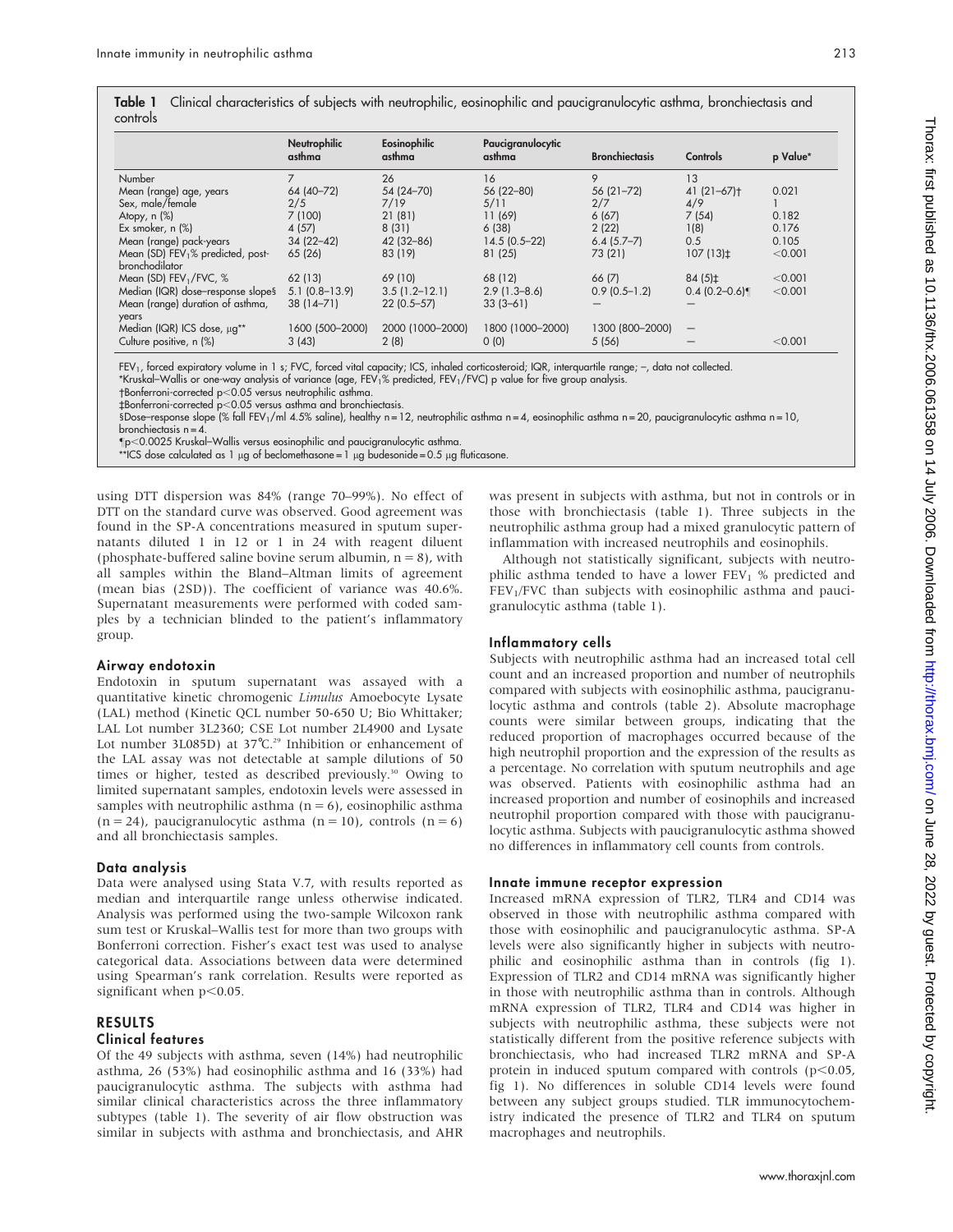|                                                 | Neutrophilic<br>asthma       | Eosinophilic<br>asthma | Paucigranulocytic<br>asthma | <b>Bronchiectasis</b>   | Controls          | p Value* |
|-------------------------------------------------|------------------------------|------------------------|-----------------------------|-------------------------|-------------------|----------|
| Total cell count,<br>$\times10^6$ /ml           | 8.4 (6.6-9.7)+18             | $2.4(1.0 - 4.4)$       | $1.4(1-2.1)$                | 13.1 (3.9-22.2)+§       | $1.6(0.8-2.4)$    | 0.0001   |
| Viability                                       | 88 (87-97) +§                | 72 (59-80)             | 50 (28-82)                  | 92 (67-96)              | 60 (30-80)        | 0.003    |
| Neutrophils, %                                  | 79.8 (70.3-94.3)+ $\pm$ §    | 29.1 (13.5–36)         | $9.9(6.3 - 25.9)$           | 65.3 (36.1-87.9)+§      | $13.9(6.8-22.2)$  | 0.0001   |
| Neutrophils, 10 <sup>4</sup> /ml                | 632 (589-816)+ $\pm$ §       | 48.5 (30.7-104) §      | $13.1(6.3 - 29.8)$          | 757 (153-1930)+§        | $16.9(8.4-33.4)$  | 0.0001   |
| Eosinophils, %                                  | $1(0.3 - 1.75)$              | $3(1.5-5)$ +§          | $0.13(0 - 0.5)$             | $0.13(0 - 0.8)$         | $0(0-0)$          | 0.0001   |
| Eosinophils, 10 <sup>4</sup> /ml                | $4.3(1.6 - 14.3)$ † §        | $4.8(1.6 - 25.7)$ † §  | $0.1(0-0.8)$                | $0.4(0-5.5)$            | $0(0-0)$          | 0.0001   |
| Macrophages, %                                  | $17.5(5.5 - 26.2)$ † $\pm$ § | $61.3$ (46.8-75.8)     | 77.2 (59.8-86.4)            | $31.4(11.8 - 53.5)$ + § | 78 (66.9-86.4)    | 0.0001   |
| Macrophages, 10 <sup>4</sup> /ml 148 (36.1–175) |                              | 102 (68.6-306)         | 80.4 (58-123)               | 490 (50.2-764)          | 128 (63.1-200)    | 0.151    |
| Lymphocytes, %                                  | $0.3(0-0.8)$                 | $0.7(0-1.5)$           | $0.7(0-1.8)$                | $0.6(0.3-1.1)$          | $0.6(0-1.1)$      | 0.835    |
| Lymphocytes, $104/ml$                           | $0.7(0-6.4)$                 | $1.1(0-4.3)$           | $0.5(0-1.9)$                | $5.5(2.7-10)$           | $1.1 (0 - 3.1)$   | 0.162    |
| Columnar epithelial<br>cells, %                 | $0 (0 - 0)$ + $\pm$ §        | $2.7(1-7)$             | $6.6$ $(3.1 - 12.5)$        | $0(0-6.5)$              | $3.6(0.3 - 14.1)$ | 0.0006   |
| Columnar epithelial<br>cells, $104/ml$          | $0(0-0)$ $\pm$ §             | $4.7(1.8-13.7)$        | $8.6(5-13.9)$               | $0(0 - 7.7)$            | $0.5(0.4-16.4)$   | 0.002    |
| Squamous cells, %                               | $1.2 (0 - 5.2)$              | $1.7(0.7-10.3)$        | $9.4(4.9-16.8)$ ±           | $1.1(0.4-6.8)$          | $8.9(2.9 - 20.7)$ | 0.003    |

Table 2 Inflammatory cell counts for subjects with neutrophilic, eosinophilic and paucigranulocytic asthma, bronchiectasis and controls

p,0.0025 Kruskal–Wallis versus controls.

`p,0.0025 Kruskal–Wallis versus eosinophilic asthma.

1p,0.0025 Kruskal–Wallis versus paucigranulocytic asthma.

Subjects with eosinophilic asthma had increased levels of SP-A compared with controls (fig 1), but similar levels of all other innate immune receptors and inflammatory markers (figs 1 and 2). Subjects with paucigranulocytic asthma were similar to controls for all of the innate immune activation and inflammation markers assessed.

## Innate immune cytokines

Signature cytokines of innate immune activation assessed included IL8, IL1 $\beta$  and TNF $\alpha$ . Subjects with neutrophilic asthma had increased mRNA expression of IL8, TNFa and IL1 $\beta$ , as well as increased IL8 protein compared with those with paucigranulocytic asthma. Although IL1 $\beta$  and TNF $\alpha$  mRNA



Figure 1 Sputum innate pattern recognition receptors in subjects with neutrophilic asthma, eosinophilic asthma, paucigranulocytic asthma, bronchiectasis and in controls. Horizontal bars represent median values. p<0.0025 (Kruskal–Wallis) versus \*eosinophilic asthma, tpaucigranulocytic asthma and tcontrols. (A) Toll-like receptor (TLR)2 mRNA expression; (B) TLR4 mRNA expression; (C) surfactant protein A (SP-A) protein levels; (D) CD14 mRNA expression.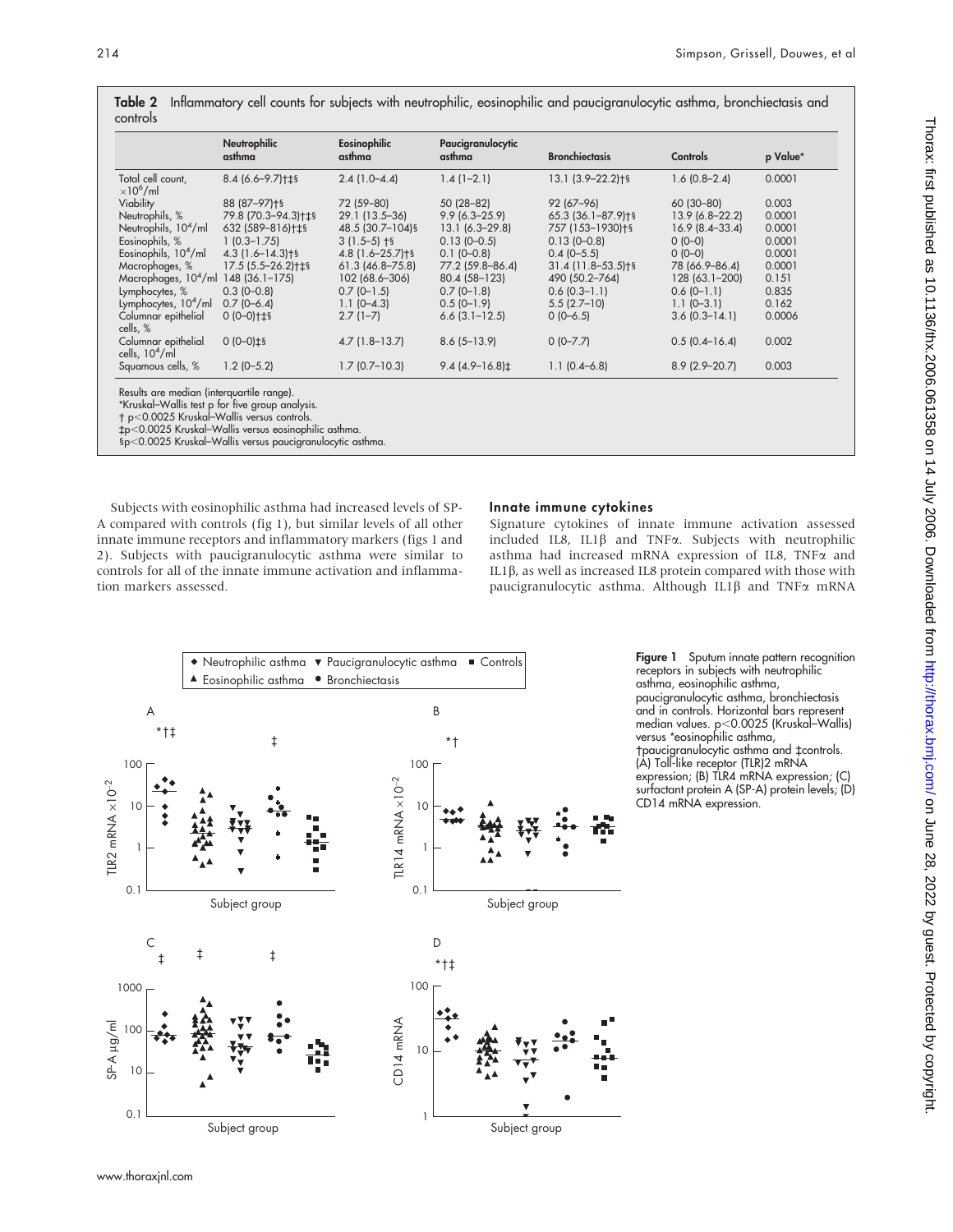

Figure 2 Sputum proinflammatory cytokines in subjects with neutrophilic asthma, eosinophilic asthma, paucigranulocytic asthma, bronchiectasis and in controls. Horizontal bars represent median values. p<0.0025 versus \*eosinophilic asthma, paucigranulocytic asthma and tcontrols, respectively. (A) Interleukin (IL)8 mRNA expression; (B) IL8 protein levels; (C) tumour necrosis factor (TNF)a mRNA expression; (D) IL1b mRNA expression.

levels were higher in neutrophilic asthma, only IL8 mRNA levels were significantly increased in comparison with eosinophilic asthma. Fluid phase protein levels and mRNA expression of IL8 were significantly increased in those with neutrophilic asthma and bronchiectasis compared with controls (fig 2). IL1b and TNFa mRNA expression tended to be higher in those with neutrophilic asthma and bronchiectasis than in controls; however, these levels did not reach statistical significance. IL1 $\beta$  and TNF $\alpha$  protein levels could not be assessed in the sputum supernatant owing to the effect of DTT on measurement of these cytokines.

Neutrophil elastase was detected in 67% of sputum samples from subjects with neutrophilic asthma compared with 4% from those with eosinophilic asthma ( $p$ <0.002, fig 3). No samples from subjects with paucigranulocytic asthma or controls had detectable neutrophil elastase. A similar proportion of



Figure 3 Neutrophil elastase (NE) detected in sputum supernatant from subjects with asthma and bronchiectasis and from controls.



Figure 4 Airway endotoxin levels in sputum supernatant from subjects with neutrophilic, eosinophilic and paucigranulocytic asthma, bronchiectasis and from controls. Horizontal bars represent median levels. EU, endotoxin units.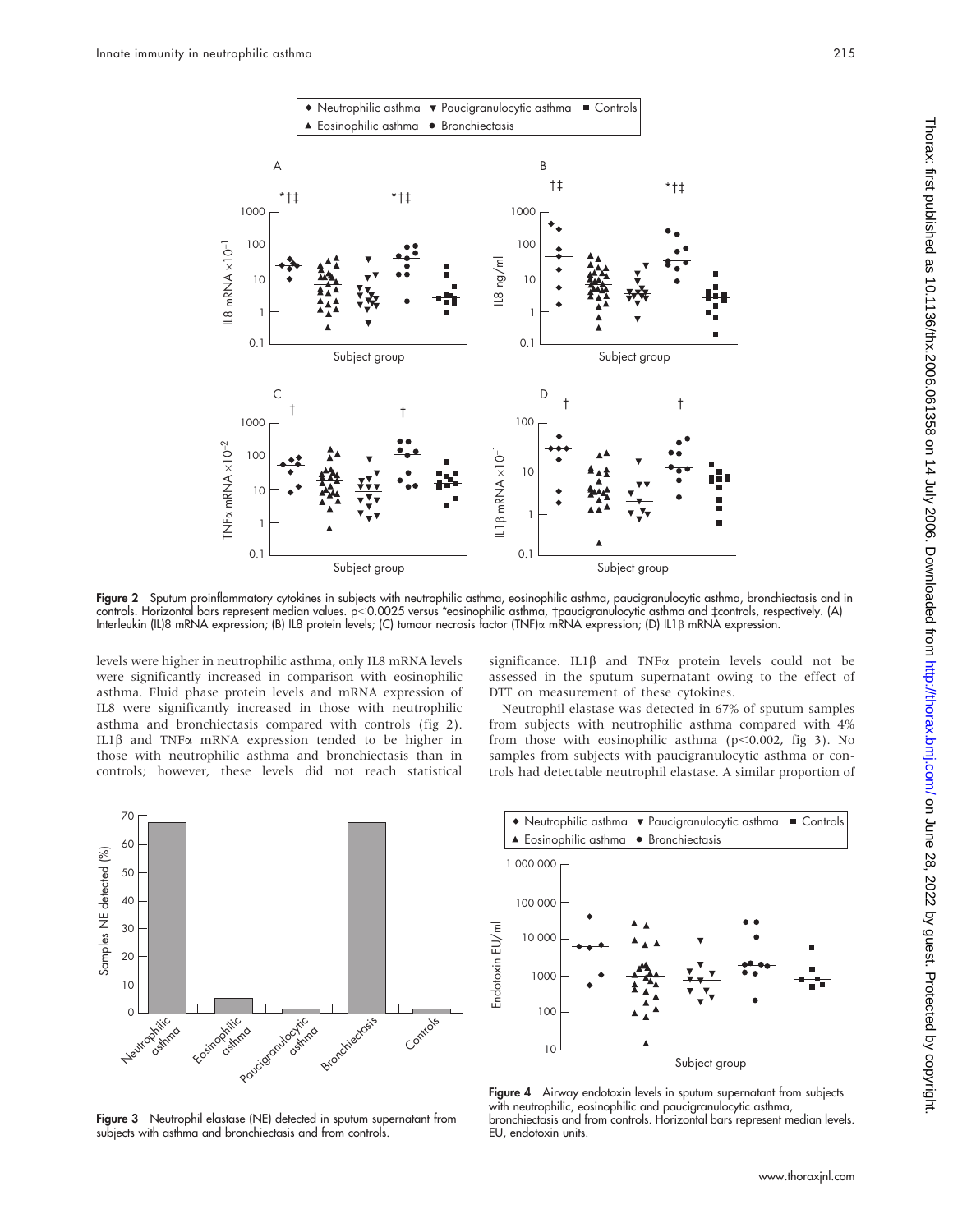subjects with bronchiectasis had neutrophil elastase in their sputum supernatant (67%).

#### Innate immune agonists

Endotoxin and bacterial colonisation were examined as potential activators of the innate immune response. Airway endotoxin levels were high in neutrophilic asthma (median 5797 endotoxin units (EU)/ml, fig 4) and tended to be higher than in subjects with eosinophilic asthma (median 955 EU/ml) and paucigranulocytic asthma (median 729 EU/ml); however, these results did not reach statistical significance. Similarly, levels were lower in subjects with bronchiectasis (median 1807 EU/ml) and in controls (median 738 EU/ml).

A significant negative correlation was observed between airway endotoxin levels and airway obstruction (FEV<sub>1</sub>/FVC%,  $r = -0.38$ ,  $p = 0.002$ ). Also, sputum neutrophil proportion  $(r = 0.33, p = 0.035)$  and IL8 protein levels  $(r = 0.33, p = 0.035)$  $p = 0.036$ ) were positively associated with airway endotoxin in subjects with asthma (table 3B).

Subjects with neutrophilic asthma had a greater prevalence of airway bacterial colonisation (43% with a positive bacteria culture) than those with other asthma subtypes (8% and 0% eosinophilic and paucigranulocytic, respectively, tables 1 and 4). Five of the nine subjects with bronchiectasis studied had evidence of chronic colonisation by common Gram negative respiratory pathogens (Haemophilus influenzae and Pseudomonas aeruginosa). No subject returned positive PCR results for human rhinovirus or respiratory syncytial virus (data not shown).

#### Associations

TLR2 mRNA levels were associated with TLR4 and CD14 mRNA (table 3A) and also correlated with IL8 mRNA and protein, TNF $\alpha$ , IL1 $\beta$  mRNA and the neutrophil proportion. TLR4 mRNA levels were strongly associated with CD14 mRNA and TNFa mRNA (table 3). Weaker significant correlations were observed with IL8 mRNA and the neutrophil proportion. SP-A levels were significantly associated with total cell count (table 3) and weakly associated with IL8 protein levels (table 3). IL8 mRNA levels were significantly associated with IL8 protein levels, IL1b and TNF $\alpha$  mRNA levels (table 3). No correlation was found between CD14 mRNA levels and soluble CD14 protein levels (p>0.05). Endotoxin levels in sputum supernatant were

Table 3 Correlation matrix for innate immune activation receptors (A) and inflammatory response markers (B) in patients with asthma

| (A) For innate immune activation receptors |                                 |                    |              |             |                    |
|--------------------------------------------|---------------------------------|--------------------|--------------|-------------|--------------------|
|                                            |                                 |                    | TLR2 mRNA    |             | <b>TLR4 mRNA</b>   |
| TLR <sub>2</sub> mRNA                      |                                 |                    |              | $0.41*$     |                    |
| TLR4 mRNA                                  |                                 | $0.41*$            |              |             |                    |
| CD14 mRNA                                  |                                 | $0.39*$<br>$0.58*$ |              |             |                    |
| (B) For inflammatory response markers      |                                 |                    |              |             |                    |
|                                            | TLR <sub>2</sub><br><b>mRNA</b> | SP-A<br>$\mu$ g/ml | TLR4<br>mRNA | IL8<br>mRNA | Endotoxin<br>EU/ml |
| IL8, ng/ml                                 | $0.45*$                         | $0.37*$            | 0.10         | $0.62*$     | $0.34*$            |
| Neutrophil, %                              | $0.54*$                         | 0.14               | 0.30         | $0.71*$     | $0.29*$            |
| Total cell count,<br>$\times10^6$ /ml      | $0.25*$                         | $0.53*$            | 0.11         | $0.39*$     | 0.17               |
| IL8, mRNA                                  | $0.65*$                         | 0.17               | 0.32         |             | 0.41               |
| $TNF\alpha$ mRNA                           | $0.49*$                         | $-0.03$            | $0.51*$      | $0.51*$     | $-0.01$            |
| $IL1\beta$ mRNA                            | $0.41*$                         | 0.17               | $0.42*$      | $0.67*$     | $-0.15$            |

EU, endotoxin; IL, interleukin; SP-A, surfactant protein A; TLR, toll-like receptor; TNF, tumour necrosis factor.  $*Spearman p<0.05.$ 

positively associated with the sputum neutrophil proportion and IL8 protein levels (table 3B).

#### **DISCUSSION**

This is the first clinical study to examine innate immune responses in the airways of subjects with asthma and bronchiectasis. Neutrophilic asthma was associated with an upregulation of the innate immune response. In particular, we found that neutrophilic asthma was characterised by increased expression of several key innate immune receptors: TLR2, TLR4, CD14 and SP-A, as well as pro-inflammatory cytokines IL8 and IL1 $\beta$ . We also found high levels of airway endotoxin in subjects with neutrophilic asthma. Innate immune activation may therefore be a key mechanism in the development of neutrophilic asthma.

Subjects with bronchiectasis were used in this study to provide a positive reference group, and this represents the first report of innate immune markers in bronchiectasis. These subjects were expected to have innate immune activation owing to their chronic bacterial infection and chronic airway inflammation with neutrophils. Persistent bacterial colonisation of the airways in bronchiectasis is caused by impaired mucociliary transport and mucus clearance, and initiates a vicious cycle of inflammation characterised by activated neutrophils and neutrophil proteases.<sup>31</sup> On persistent exposure to PAMPs, we hypothesised and confirmed that innate receptors would be stimulated and activated to induce the production of IL8 and an influx of neutrophils. Subjects with bronchiectasis had increased sputum mRNA expression of TLR2 and supernatant SP-A compared with controls. No difference was observed in TLR4 mRNA expression, suggesting that there may be differential expression of TLRs in bronchiectasis.

Innate immune activation seems to be an important proinflammatory mechanism in neutrophilic asthma. While the pathway leading to eosinophilic asthma is well characterised, the mechanisms of neutrophilic inflammation in asthma are poorly understood. Although neutrophils were thought to be primarily involved in severe asthma,<sup>32 33</sup> increased neutrophil levels have also recently been reported in stable asthma.<sup>16 34 35</sup> The increased neutrophil levels in those studies were not caused by respiratory tract infections as subjects with a reported lower respiratory tract infection in the preceding month were excluded. In the study by Green et al,<sup>35</sup> subjects with neutrophilic asthma were older, had a later onset of disease and were less atopic than subjects with normal levels of neutrophils. Our study was too small to assess these differences. However, it is important to note that neutrophilic asthma has been described in people with mild, moderate and severe asthma, and it is not merely a feature of severe asthma with fixed air flow obstruction.<sup>6 13</sup>

Sputum TNFa mRNA levels were also highest in subjects with neutrophilic asthma and bronchiectasis, and TNF $\alpha$  mRNA was significantly correlated with both TLR4 and TLR2 mRNA expressions. Recently, TNFa has been implicated in the upregulation of TLR2 expression in epithelial cells and, therefore, may be an important cytokine in the perpetuation of innate immune activation in the airways.<sup>32</sup> Further, a recent randomised controlled trial of a soluble TNFa receptor in people with severe refractory asthma has shown improvements in a number of asthma outcomes including asthma control score and AHR, highlighting the potentially important pathogenic role of TNF $\alpha$  in difficult asthma.<sup>33</sup>

The inflammatory cell counts in neutrophilic asthma were similar to bronchiectasis and, in addition, both groups had an increased frequency of chronic bacterial colonisation of the airways when compared with the other asthma subtypes. This indicates that neutrophilic asthma and bronchiectasis have a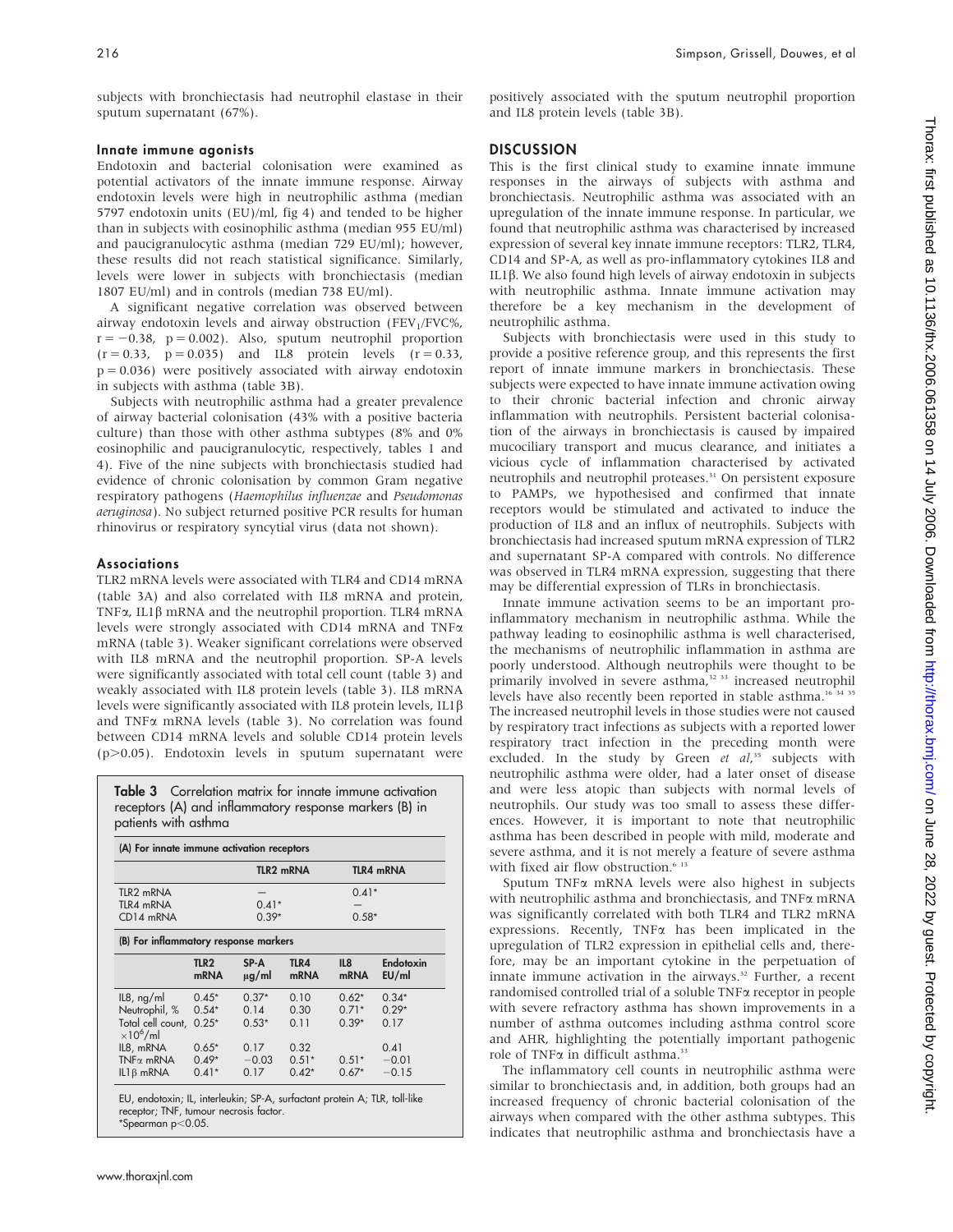| <b>Patient number</b> | Inflammatory subtype | <b>Bacteria</b> isolated |  |
|-----------------------|----------------------|--------------------------|--|
| 21                    | Neutrophilic         | H influenzae             |  |
| 27                    | Neutrophilic         | H influenzae             |  |
| 54                    | Neutrophilic         | H influenzae             |  |
| 59                    | Eosinophilic         | H influenzae             |  |
| 98                    | Eosinophilic         | P aeruginosa             |  |

similar pattern of airway inflammation, with evidence of innate immune activation. Sputum endotoxin levels were high in subjects with neutrophilic asthma, which suggests that endotoxin may be the source of PAMPs driving the innate response in this group. The levels were 6–8-fold higher than those observed in the other asthma subtypes studied. In contrast, to subjects with bronchiectasis, there was increased mRNA expression of both TLR2 and TLR4 in subjects with neutrophilic asthma compared with both eosinophilic and paucigranulocytic asthma. Although TLR4 has been identified as the primary receptor for bacterial LPS, recent studies have shown that TLR2 is also capable of responding to LPS.<sup>36</sup> This may explain why both TLR2 and TLR4 were upregulated. Alternatively, other PAMPs or cytokines known to upregulate TLR2 expression may have a role.

LPS signalling is complex and involves a number of accessory proteins including LPS binding protein and CD14. Subjects with neutrophilic asthma had increased mRNA expression of CD14 and TLR4 compared with controls, subjects with eosinophilic and paucigranulocytic asthma and those with bronchiectasis. The reason for this increase in neutrophilic asthma (which was not observed in bronchiectasis) is unclear, but may be due to the higher levels of endotoxin measured in the sputum supernatant, which may be upregulating the expression of LPS signalling proteins. There was also a strong positive correlation between TLR4 mRNA and CD14 mRNA in subjects with asthma, suggesting that the expression of these proteins is co-regulated.

The roles of gene polymorphisms in determining innate immune responses are conflicting. The TLR4 polymorphism Asp299Gly has been associated with hyporesponsiveness to airway challenge with LPS<sup>37</sup> and increased risk of Gramnegative infection.38 In another study, similar rates of chronic infection were reported between the subjects with a TLR4 polymorphism and wild-type TLR4, indicating a role for this polymorphism in the risk of acute infection but not in chronic infection.39 The same TLR4 polymorphism has been associated with asthma in Swedish children,<sup>40</sup> but no association was found between TLR4 polymorphisms and a diagnosis of asthma in a large adult study.41 A polymorphism in the CD14 promoter has been associated with increased soluble CD14 expression and lower IgE levels in serum,<sup>42</sup> whereas polymorphisms of the LPS-binding protein gene have been associated with increased risk of sepsis in association with male gender.<sup>43</sup> Regardless of these conflicting data, it is plausible that a polymorphism in innate immune receptors and associated proteins (CD14 and LPS-binding protein) may explain the variation in immune and inflammatory responses reported.

SP-A functions primarily as an opsonin, identifying targets for phagocytosis and binding of pathogens in vitro. In SP-A null mice, exposure to pathogens, including viruses, results in increased neutrophilia, epithelial injury and persistence of infection compared with control mice, indicating a protective role for surfactant proteins in lung defence.<sup>44</sup> In this study, levels of SP-A were increased in subjects with eosinophilic and neutrophilic asthma compared with controls, indicating

host-defence activity in these subjects. SP-A did not seem to be a specific marker of innate immune activation as levels were similar between the asthma subtypes. Although levels of SP-A are increased, it is unknown whether the SP-A is functional and intact. Neutrophil proteases present in airway fluids degrade SP-A and reduce its antimicrobial and anti-inflammatory functions. SP-A levels are also increased in bronchial lavage fluid from subjects with asthma.<sup>45</sup> Further investigation is required to determine whether the integrity of SP-A from the airways of subjects with asthma is maintained.

In summary, we conclude that persistent activation of the innate immune system in stable asthma results in the production of pro-inflammatory cytokines which may contribute to the pathogenesis of neutrophilic asthma. This is an important observation that identifies a specific mechanism operating in the neutrophilic subtypes of non-eosinophilic asthma. This adds to our understanding of the heterogeneity of airway inflammation in asthma. The mechanisms of this persistent activation are unclear but may be related to endotoxin exposure or chronic bacterial colonisation of the lower airways.

### ACKNOWLEDGEMENTS

We thank Ms Naomi Timmins, Ms Rebecca Oldham, Ms Debbie Pepperal, Ms Suzanne Meldrum and Ms Noreen Bell for their technical contributions.

#### Authors' affiliations .......................

Jodie L Simpson, Terry V Grissell, Peter G Gibson, Department of Respiratory and Sleep Medicine, School of Medicine and Public Health, Hunter Medical Research Institute, The University of Newcastle, Newcastle, Australia

Jeroen Douwes, Centre for Public Health Research, Massey University, Wellington, New Zealand

Rodney J Scott, Department of Medical Genetics, School of Biomedical Science, Hunter Medical Research Institute, The University of Newcastle, Australia

Michael J Boyle, Department of Immunology and Infectious Diseases, Hunter Medical Research Institute, John Hunter Hospital, Australia

Funding: This study was funded by NHMRC and Hunter Medical Research Institute, New South Wales, Australia.

Competing interests: None.

#### REFERENCES

- Reed CE, Milton DK. Endotoxin-stimulated innate immunity: a contributing factor for asthma. J Allergy Clin Immunol 2001;108:157–66.
- 2 National Institutes of Health, National Heart, Lung and Blood Institute. Global Initiative for Asthma Management and Prevention 2002.
- 3 Gibson PG, Simpson JL, Saltos N. Heterogeneity of airway inflammation in persistent asthma. Chest 2001;119:1329–36.
- 4 Pavord ID, Brightling CE, Woltmann G, et al. Non-eosinophilic corticosteroid unresponsive asthma. Lancet 1999;353:2213–14. 5 Douwes J, Gibson P, Pekkanen J, et al. Non-eosinophilic asthma: importance
- and possible mechanisms. Thorax 2002;57:643–8.
- 6 Pizzichini E, Pizzichini MM, Efthimiadis A, et al. Measuring airway inflammation in asthma: eosinophils and eosinophilic cationic protein in induced sputum<br>compared with peripheral blood. *J Allergy Clin Immunol* 1997;**99**:539–44.
- 7 Keatings VM, Barnes PJ. Granulocyte activation markers in induced sputum: comparison between chronic obstructive pulmonary disease, asthma, and normal subjects. Am J Respir Crit Care Med 1997;155:449–53.
- 8 Turner MO, Hussack P, Sears MR, et al. Exacerbations of asthma without sputum eosinophilia. Thorax 1995;50:1057-61.
- 9 Anees W, Huggins V, Pavord ID, et al. Occupational asthma due to low molecular weight agents: eosinophilic and non-eosinophilic variants. Thorax 2002;57:231–6.
- 10 Wenzel SE, Schwartz LB, Largmack EL, et al. Evidence that severe asthma can be divided pathologically into two inflammatory subtypes with distinct physiologic<br>and clinical characteristics. Am J Respir Crit Care Med 1999;**160**:1001–8.
- 11 Helenius I, Lumme A, Haahtela T. Asthma, airway inflammation and treatment in elite athletes. Sports Med 2005:35:565-74.
- 12 Lumme A, Haahtela T, Ounap J, et al. Airway inflammation, bronchial hyperresponsiveness and asthma in elite ice hockey players. Eur Respir J 2003;22:113–17.